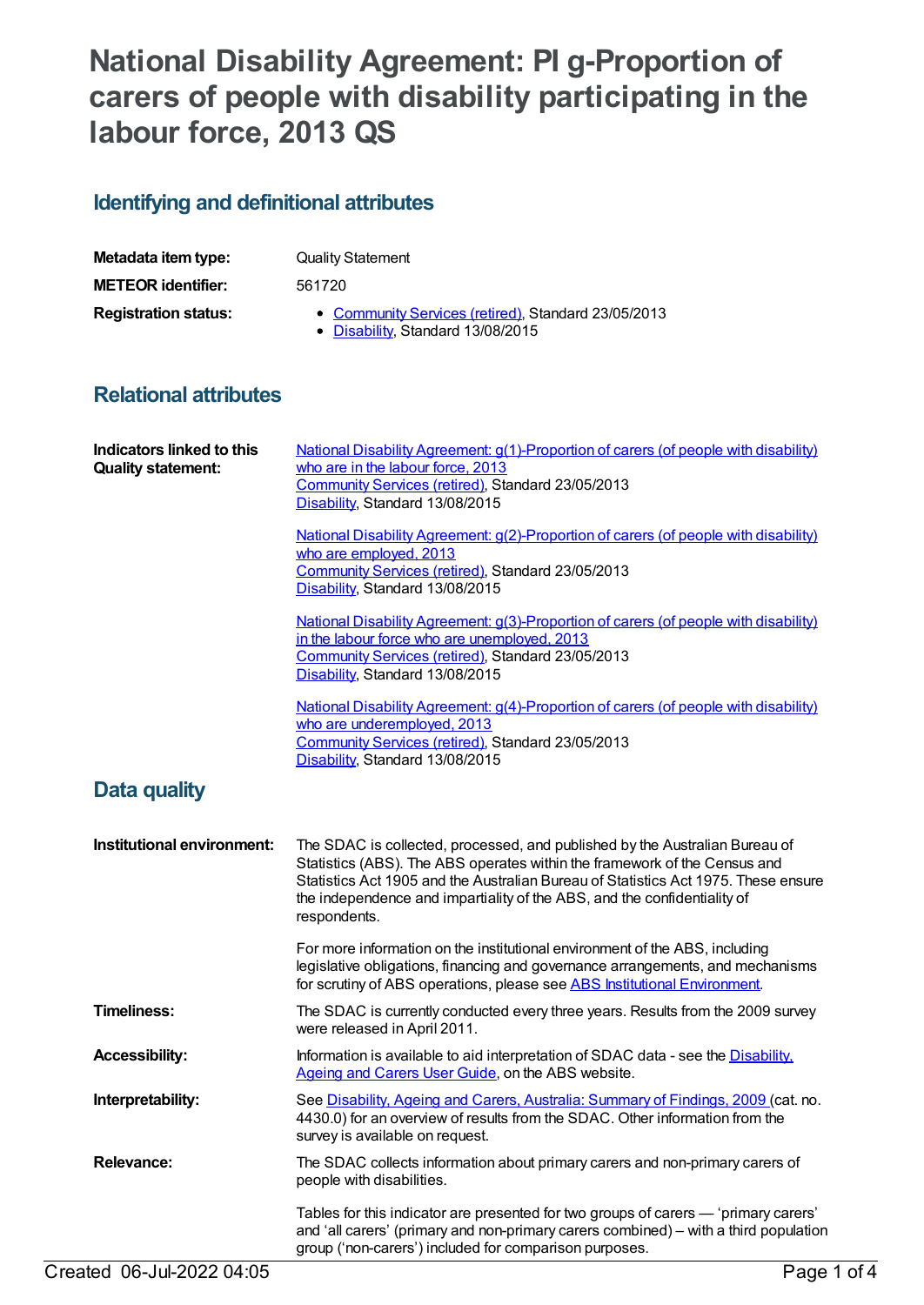A primary carer is a person who provides the most informal assistance, in terms of help or supervision, to a person with one or more disabilities. The assistance has to be ongoing, or likely to be ongoing, for at least six months and be provided for one or more of the core activities (communication, mobility and self-care). In this survey, primary carers only include persons aged 15 years and over for whom a personal interview was conducted.

Where the primary carer has more than one recipient of care, the person who the carer considers receives the most care and attention from him/her is referred to as the main recipient of care.

More generally, a carer is a person who provides any informal assistance, in terms of help or supervision, to persons with disabilities or long-term conditions or persons who are elderly (i.e. aged 60 years or over). The assistance has to be ongoing, or likely to be ongoing, for at least six months. Where the care recipient lives in the same household, the assistance is for one or more of the following core and non-core activities:

- cognition/emotion
- communication
- health care
- household chores
- meal preparation
- mobility
- property maintenance
- reading or writing
- self-care
- transport.

For this indicator, 'primary carers' consist of a subpopulation of primary carers identified in the SDAC. This category contains primary carers with main recipient of care aged:

- 0–64 years, or
- 65 years and over, but only where the carer is also caring for someone aged 0–64 years who lives with the carer and the recipient aged 0–64 years has a profound or severe core activity limitation.

'All carers' is a subpopulation of carers identified in the SDAC, and consists of two groups of carers: primary carers as specified above, and a group of non-primary carers (i.e. carers who are not primary carers). This latter group contains carers who are caring for someone who lives with the carer and the recipient is either aged 60–64 years and has a reported disability, or is aged 0–59 years. Included are some carers identified in the SDAC as primary carers but who are not included as 'primary carers' for this indicator — those caring for a recipient as specified in the previous sentence but whose main recipient is aged 65 years and over.

As age and disability status are collected or derived from information provided in interviews with the responsible adult and/or the recipient of care, these data items are only available for recipients of care (other than, for primary carers, the main recipient of care) where the recipient lives with the carer. Therefore, the data may exclude some carers who would otherwise be in-scope if age and disability status information was available for all their recipients of care.

'Non-carers' consist of people not identified in the SDAC as having a caring role to people of any age.

Labour force participation data is collected in the SDAC using the ABS standard 'minimum set' of questions to produce estimates of the current economically active population. Aggregates produced from these questions are designed to be consistent with international concepts of employment and unemployment.

All tables for this indicator are restricted to people aged 15–64 years.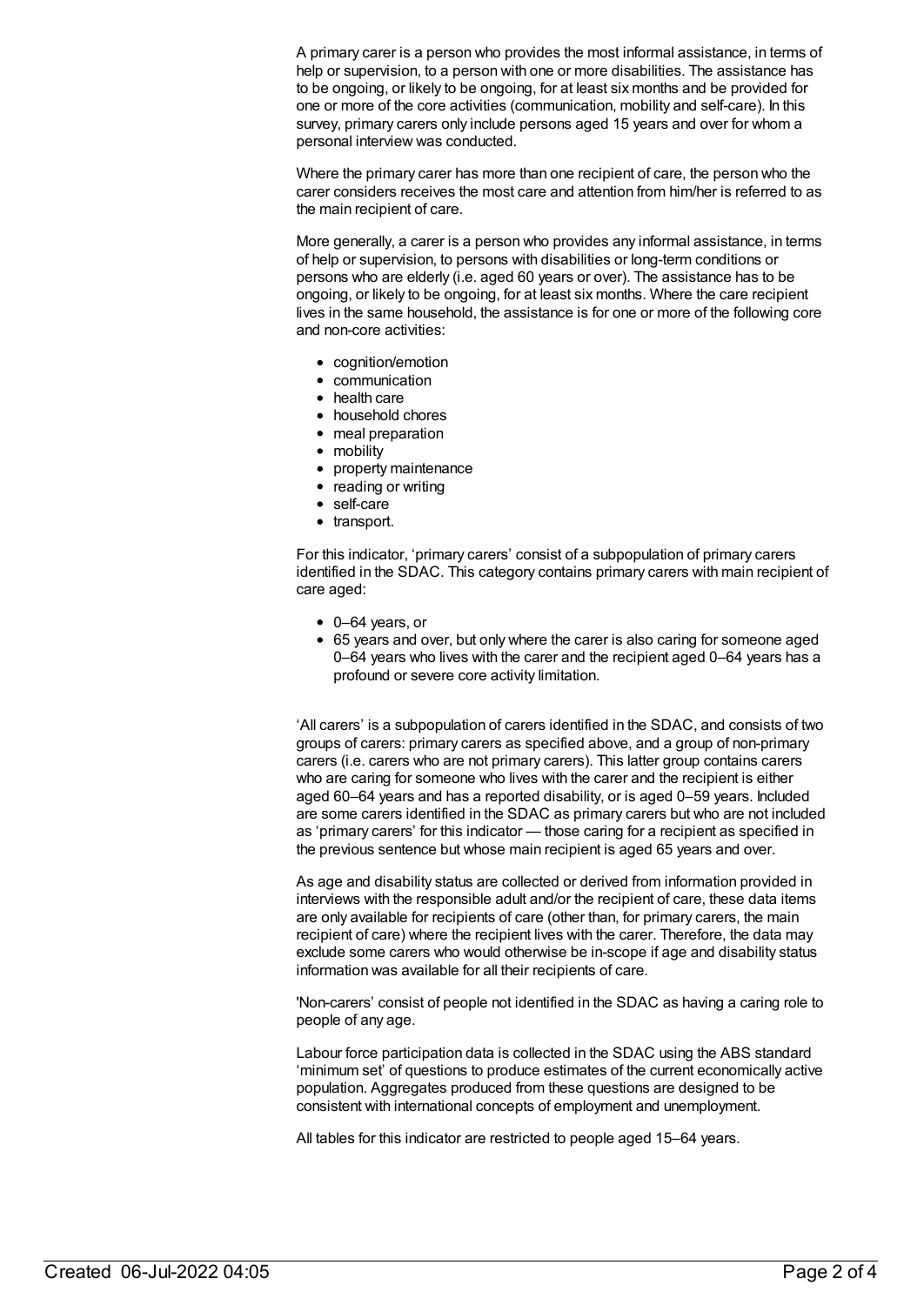**Accuracy:** The 2009 SDAC response rate for private dwellings was 89.9 per cent, and for establishments was 90.9 per cent. SDAC data are weighted to account for nonresponse.

> The SDAC is conducted in all states and territories including people in both private and non-private dwellings (including cared-accommodation establishments) but excluding those in gaols and correctional institutions and very remote areas. The exclusion of persons usually resident in very remote areas has a small impact on estimates, except for the Northern Territory, where such persons make up a relatively large proportion of the population. For more information on SDAC scope and coverage, see the Disability, Ageing and Carers User Guide on the ABS website.

Being drawn from sample surveys, data for this indicator is subject to sampling error. Sampling error occurs because a proportion of the population is used to produce estimates that represent the whole population. Sampling error can be reliably estimated as it is calculated based on the statistical methods used to design surveys.

This indicator has varied levels of sampling error, and in some cases data are not able to be provided for confidentiality and unreliability reasons. This particularly affects data for measure g.iii (unemployment rate). As the total labour force is the sum of those employed and unemployed, where unemployment data cannot be provided, corresponding data for measure g.ii (employment rate) are also not able to be provided. The SDAC sample in 2009 was double compared to 2003, and therefore data for 2003 may be subject to higher levels of sampling error than corresponding data in 2009.

Tables for measure g.iii (unemployment rate) have relative standard errors (RSEs) consistently 25 per cent or greater, with some of the data having RSEs of 50 per cent or greater.

Tables for measures g.i (labour force participation rate) and g.ii (employment rate) tend to have lower levels of sampling error, with most estimates having RSEs of less than 25 per cent.

Data with RSEs of 25 per cent to 50 per cent should be used with caution, and data with RSEs of 50 per cent or greater are not considered too unreliable for general use.

Disability status is derived from information provided in interviews with the responsible adult and/or the recipient of care. In a small number of cases (less than 1 per cent in 2009), the primary carer or the responsible adult indicated that assistance was provided with core activities, however the recipient (aged 0–59 years) did not have a reported disability (was either not identified in the disability screening questions answered by the responsible adult or, in the personal interview, stated that he/she did not need assistance with core activities). These carers remain in the data.